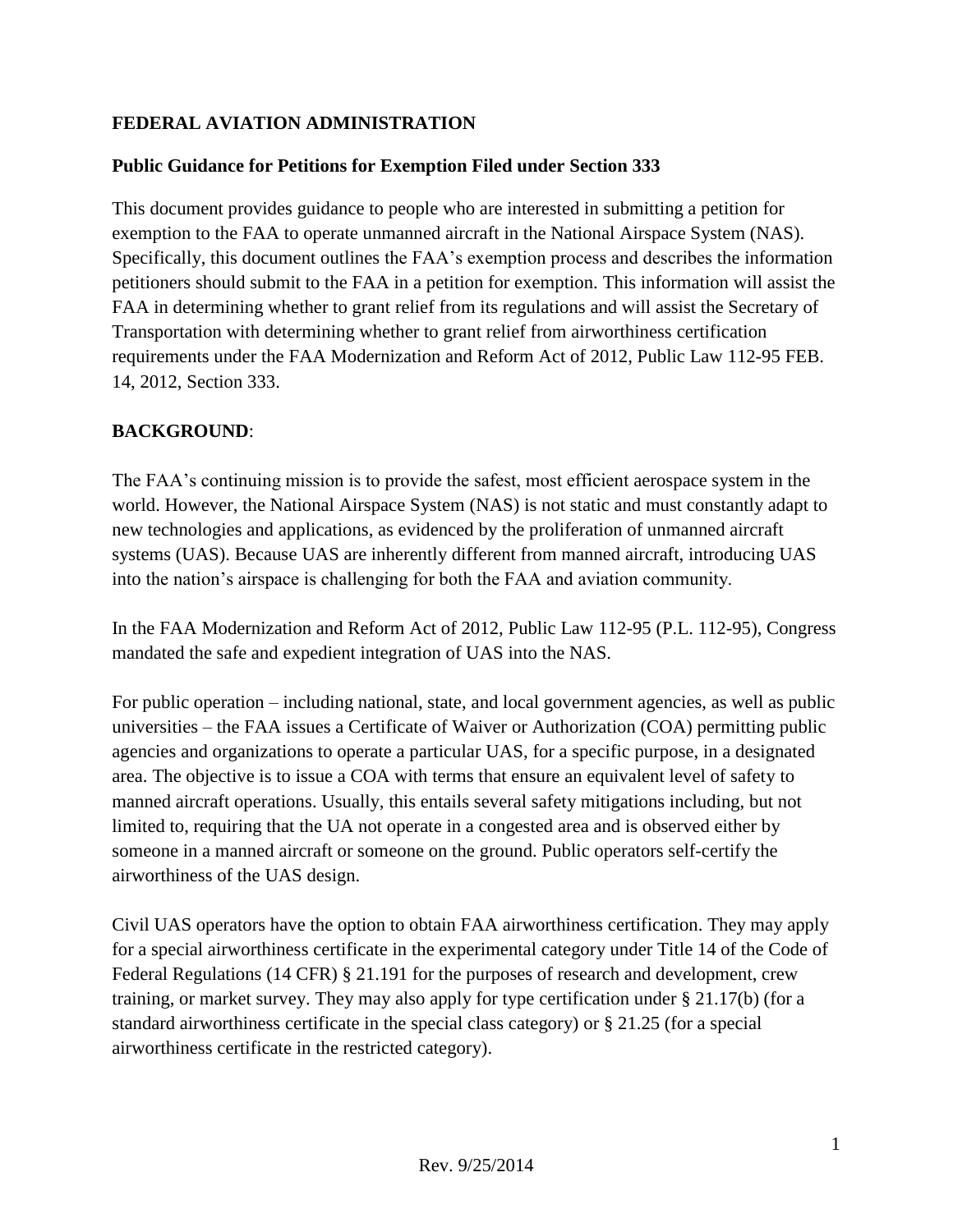Recognizing the demand to expedite integration of UAS into the NAS, the FAA is developing a regulatory framework for safely integrating UAS into routine NAS operations. The first stage in this process will be accomplished by the small UAS rule.

The FAA's authority to issue exemptions from operating rules, and the Secretary's authority granted by Section 333 of P.L. 112-95, *Special Rules for Certain Unmanned Aircraft Systems*, provide an opportunity to authorize certain UAS operations in the NAS prior to implementation of the small UAS rule. This incremental step provides a pathway for civil operators who desire safe and legal entry into the NAS.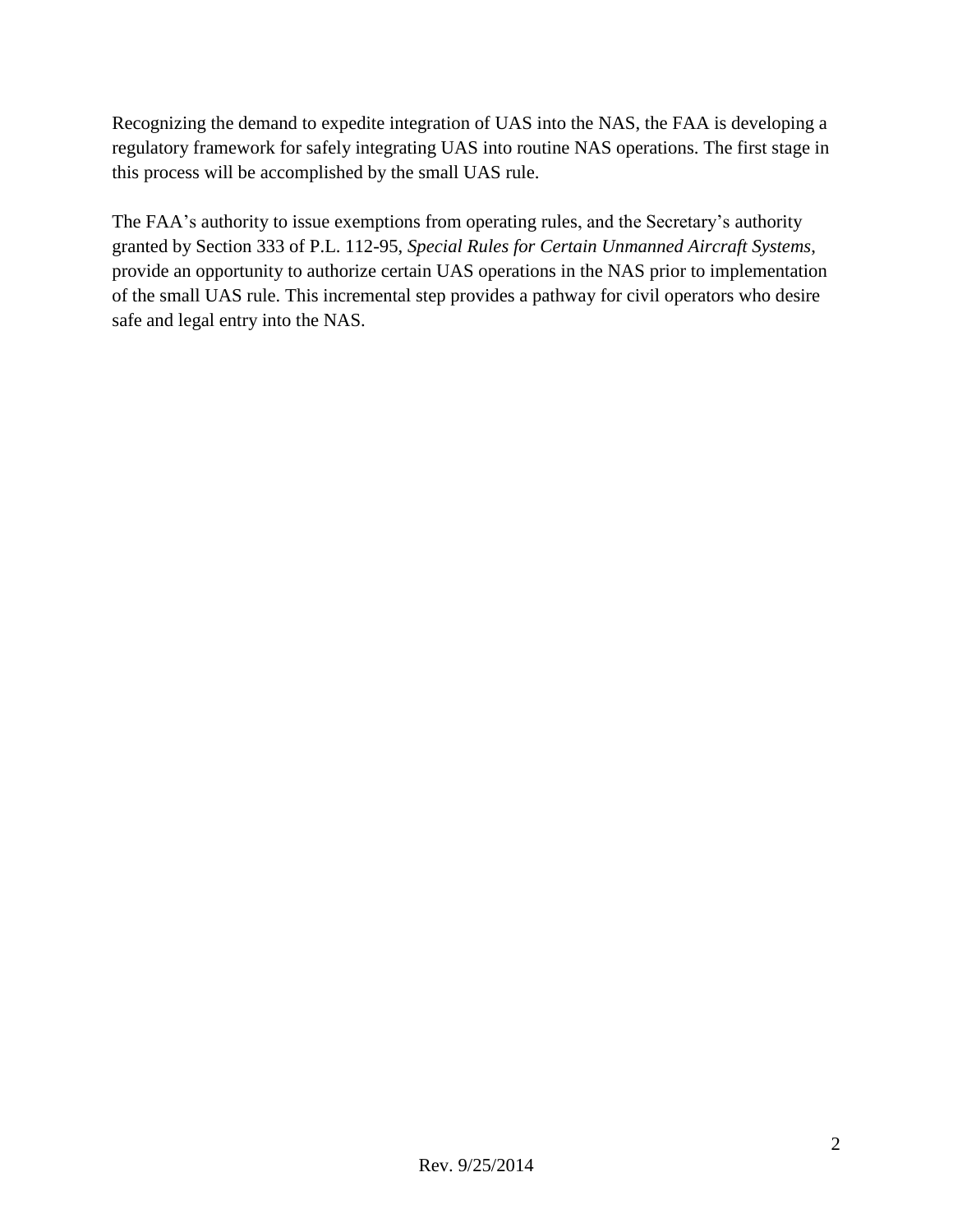## **TERMS OF REFERENCE:**

- **1. Aircraft:** any contrivance invented, used, or designed to navigate, or fly in, the air (Title 49, United States Code (49 USC) § 40102)
- **2. National Airspace System (NAS):** the common network of U.S. airspace; air navigation facilities, equipment and services, airports or landing areas; aeronautical charts, information and services; rules, regulations and procedures, technical information, and manpower and material
- **3. Operational Control:** with respect to a flight, means the exercise of authority over initiating, conducting or terminating a flight  $(14 \text{ CFR } \S \; 1.1)$
- **4. Pilot in Command (PIC):** the person who has final authority and responsibility for the operation and safety of the flight; has been designated as PIC before or during the flight; and holds the appropriate category class and type-rating, if appropriate, for the conduct of the flight (14 CFR § 1.1)
- **5. Unmanned aircraft (UA):** any aircraft that is operated without the possibility of direct human intervention from within or on the aircraft (P.L. 112-95, Section 331)
- **6. Unmanned Aircraft System (UAS):** an unmanned aircraft and associated elements, including communication links and the components that control the unmanned aircraft, that are required for the pilot in command to operate safely and efficiently in the national airspace system (P.L. 112-95, Section 331)
- **7. UAS Certificate of Waiver or Authorization (COA):** an authorization issued by the Air Traffic Organization to an operator for a specific unmanned aircraft activity
- **8. Visual Line of Sight (VLOS):** unaided (corrective lenses and/or sunglasses excepted) visual contact between a pilot in command and an unmanned aircraft sufficient to maintain safe operational control of the aircraft, know its location, and be able to scan the airspace in which it is operating to see and avoid other air traffic or objects aloft or on the ground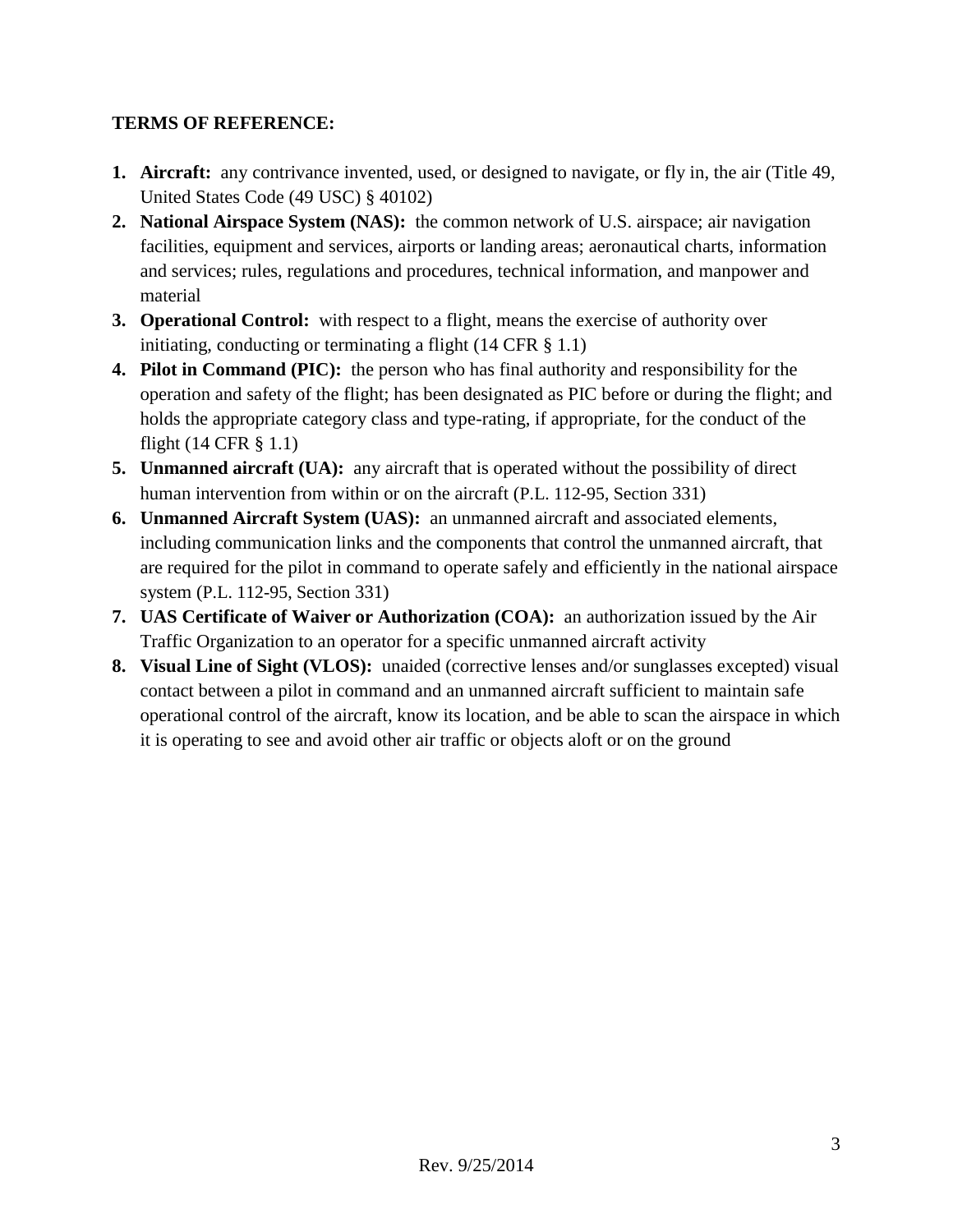# **INTRODUCTION:**

Section 333 grants the Secretary of Transportation authority to determine:

- 1. If an unmanned aircraft system, as a result of its size, weight, speed, operational capability, proximity to airports and populated areas, and operation within visual line of sight does not create a hazard to users of the national airspace system or the public or pose a threat to national security; and
- 2. Whether a certificate of waiver, certificate of authorization, or airworthiness certification under 49 USC § 44704, is required for the operation of unmanned aircraft systems identified under paragraph (1).

Although Section 333 provides limited statutory flexibility relative to 49 USC § 44704 and § 44711 for the purposes of airworthiness certification, it does not provide flexibility relative to other sections of 49 USC or Federal Aviation Regulations.

For example, § 44711 requires that all aircraft, including UAS, be registered in accordance with part 47 of the regulations and must provide identification markings in accordance with part 45, Subpart C.

Because UAS are aircraft, they are subject to the noise certification and testing requirements of part 36. However, if a determination is made under Section 333 that an airworthiness certificate is not required, noise certification and testing will also not be required for the subject aircraft for the term of the exemption. When the finding required by Section 333 cannot be made, the requirements of part 36 continue to apply.

Section 333 does not provide flexibility for the statutory requirement to hold an airman certificate under § 44711. Therefore the PIC, who has final authority and responsibility for the operation and safety of the UAS flight, must possess the appropriate airman certificate as prescribed by 14 CFR part 61 for the proposed operation and the appropriate medical certificate as prescribed by 14 CFR part 67.

Furthermore, the Transportation Security Administration (TSA) conducts security screenings of certificated airmen. UAS operations authorized under Section 333 will only be conducted by airmen with valid airmen certificates, which have been screened by TSA, thereby meeting the statutory requirement in Section 333 for operations to not pose a threat to national security.

Because Section 333 provides limited relief from certain certifications or authorizations, UAS operators must comply with all other applicable regulations concerning the operation of aircraft unless otherwise exempted by the FAA.

UAS operations conducted for purposes other than hobby or recreation are subject to the regulations in 14 CFR. In addition to petitioning for the relief afforded under Section 333, UAS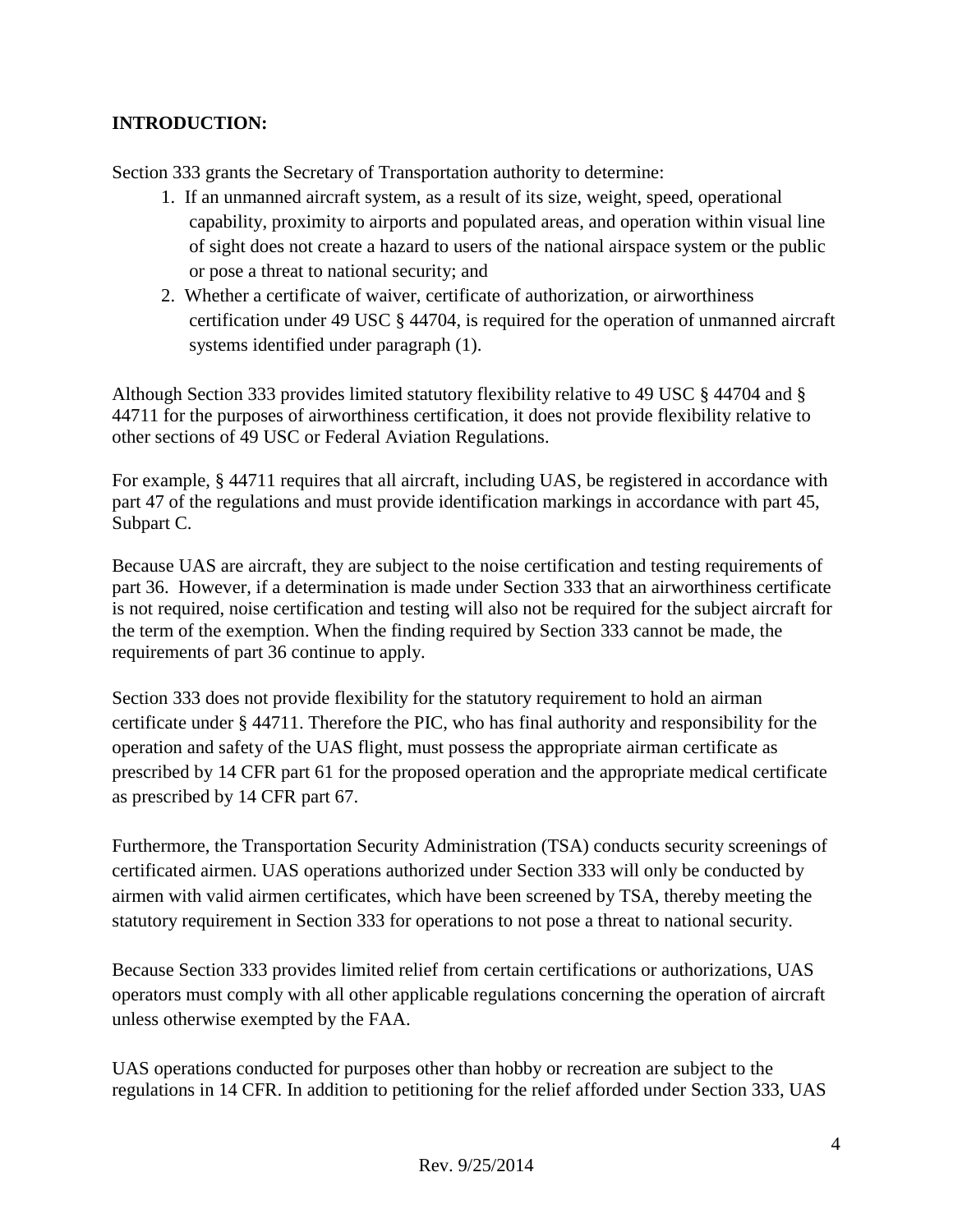operators must petition for exemption from regulations applicable to the specific circumstances of their operations with which they believe they are unable to comply. If a petitioner has any questions with regard to the applicability of Federal Aviation Regulations, s/he is encouraged to discuss with FAA officials prior to submitting an exemption request. Prior to commencing operations, the operator will need to obtain an exemption and a COA from the FAA. More information about the exemption process is available [here.](http://aes.faa.gov/Petition/) Additional guidance for preparing petitions for exemption under Section 333 authority and applying for COAs is provided below.

The FAA will only grant exemptions for UAS under the operational control of the petitioner (person or organization). Exemptions will not be granted to a UAS manufacturer unless the manufacturer intends to maintain operational control of the UAS.

# **PREPARING A PETITION FOR EXEMPTION:**

The FAA's mission is to provide the safest, most efficient aerospace system in the world. The use of aircraft that have not been subject to an airworthiness certification process may introduce unique safety risks with respect to the NAS that must be appropriately mitigated prior to authorizing operation. In order for the FAA to consider a petition for exemption, the petition must meet the requirements of [14 CFR § 11.81.](http://www.ecfr.gov/cgi-bin/text-idx?SID=aa176948052c55a989755e20007929a4&node=pt14.1.11&rgn=div5#se14.1.11_181) In order to make an effective evaluation of the requested relief, the FAA will need to analyze the petitioner's proposed UAS operation with regard to safety. The following information will be considered in making that evaluation:

#### *Regarding the Unmanned Aircraft System*

1. Petitioners should describe how the proposed UAS operation will be safely conducted to minimize risk to the NAS or to persons and property on the ground. Specifically, petitioners should describe the design and operational characteristics for the type(s) of UAS they intend to operate, e.g. aircraft performance and performance limitations, operating procedures, and aircraft loading information in as much detail as possible. This could be provided in the petition or in an Aircraft Flight Manual or similar document.

> NOTE: The FAA will consider all information and data submitted by the petitioner that describes the UAS developmental and operational history. This could include statistical data or other documentation for the specific design and performance characteristics of the UAS, including the operational history and operational failure modes, obtained through previous Research & Development (R&D) and/or flight test activities, e.g. operations conducted under a COA, with a civil airworthiness certificate, or under other authorized operating conditions.

2. Petitioners should describe any procedures they would implement, such as pre-flight inspections, maintenance, and repair, to ensure that the UAS is in a condition for safe flight. This could be provided in the petition, an Aircraft Flight Manual, a Maintenance and Inspection Manual, or similar document.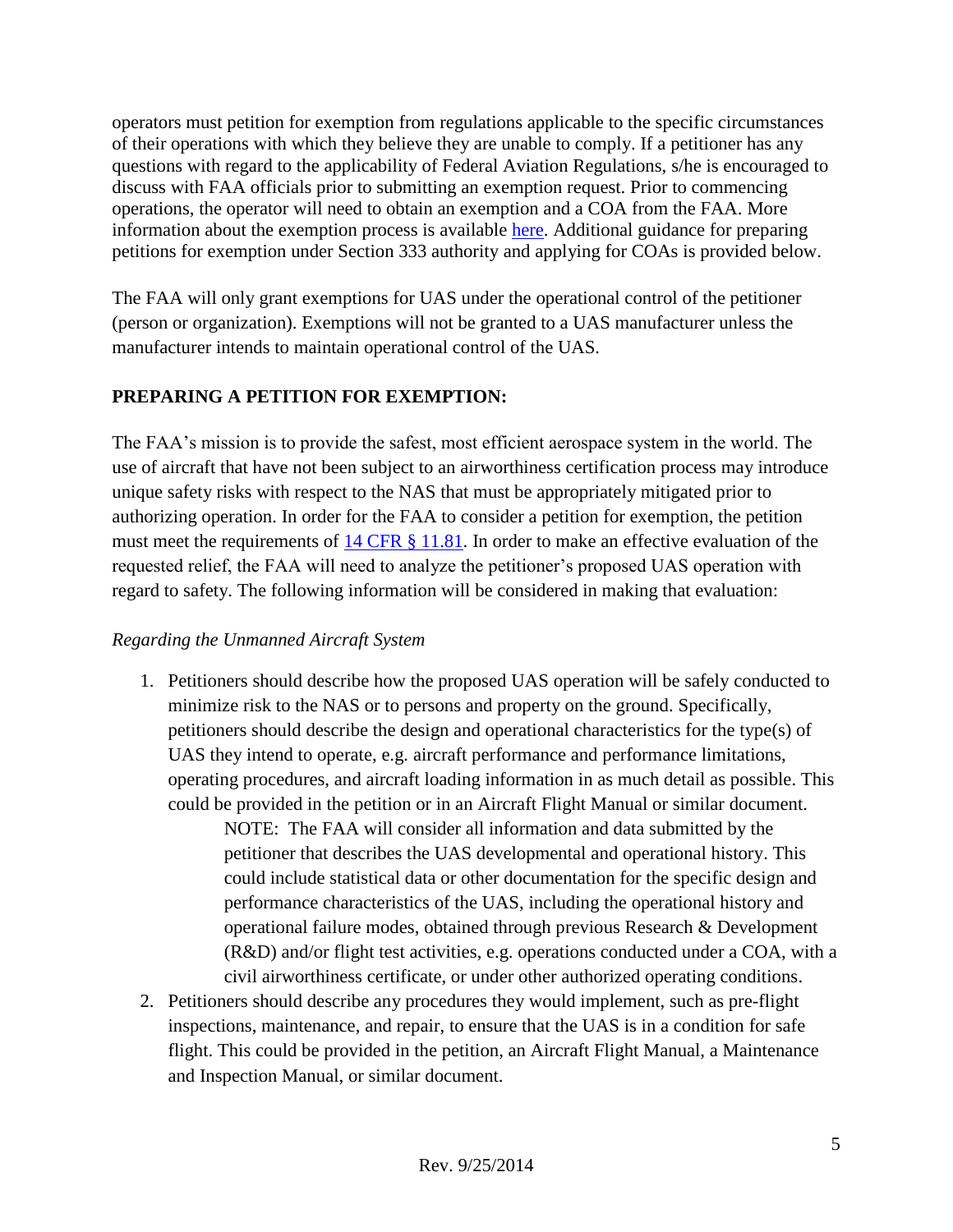NOTE: The Aircraft Flight Manual and Maintenance and Inspection Manual may be separate documents or combined in a single document.

3. The petitioner should describe the Radio Frequency (RF) spectrum used for control of the UAS and associated equipment that is part of the UAS (i.e., sensors, cameras, etc.), and whether it complies with Federal Communications Commission (FCC) or other appropriate government oversight agency requirements.

> NOTE: Petitioners should be able to provide the FCC approval letter or show compliance with FCC requirements upon request.

#### *Regarding the Unmanned Aircraft PIC*

- 4. Petitioners should describe the qualifications required of any PIC(s) who will be directly responsible for the operation of the UAS, including information such as: the level of airman certificate held; any applicable training related to the operation; and any minimum hours of flight experience required by the PIC(s), both total flight time and the time with the particular UAS. If the operation would use visual observers, petitioners should describe their roles and qualifications.
- 5. Petitioners should describe the medical standards and certification of the PIC(s) directly responsible for the operation of the UAS.

### *Regarding the Operation of the Unmanned Aircraft*

6. Petitioners should fully describe their intended UAS operation(s). Petitioners should describe how the proposed operation(s) would not adversely affect safety, or how they would provide a level of safety at least equivalent to that provided by the rule from which exemption is sought. Petitioners should address any plans to implement clearly defined operational borders and procedures to ensure public safety, which includes persons and property both in the air and on the ground. This can be described in the petition, in an Operations Manual, or similar document.

> NOTE: The FAA will closely examine the proposed operation(s) with respect to safety of flight, NAS safety considerations, and the safety of the non-participating persons and property during the operational period and within the operational area.

- 7. Petitioners should specify the proposed maximum operating speed and altitude, and describe minimum flight visibility and distance from clouds for their intended operation(s). Petitioners should describe potential hazards and safety mitigations associated with these proposed conditions. These issues can be addressed in the petition, an Operations Manual, or similar document.
- 8. Petitioners should describe the characteristics of the area of intended operation(s) and the associated potential hazards, in accordance with the statutory mandate under Section 333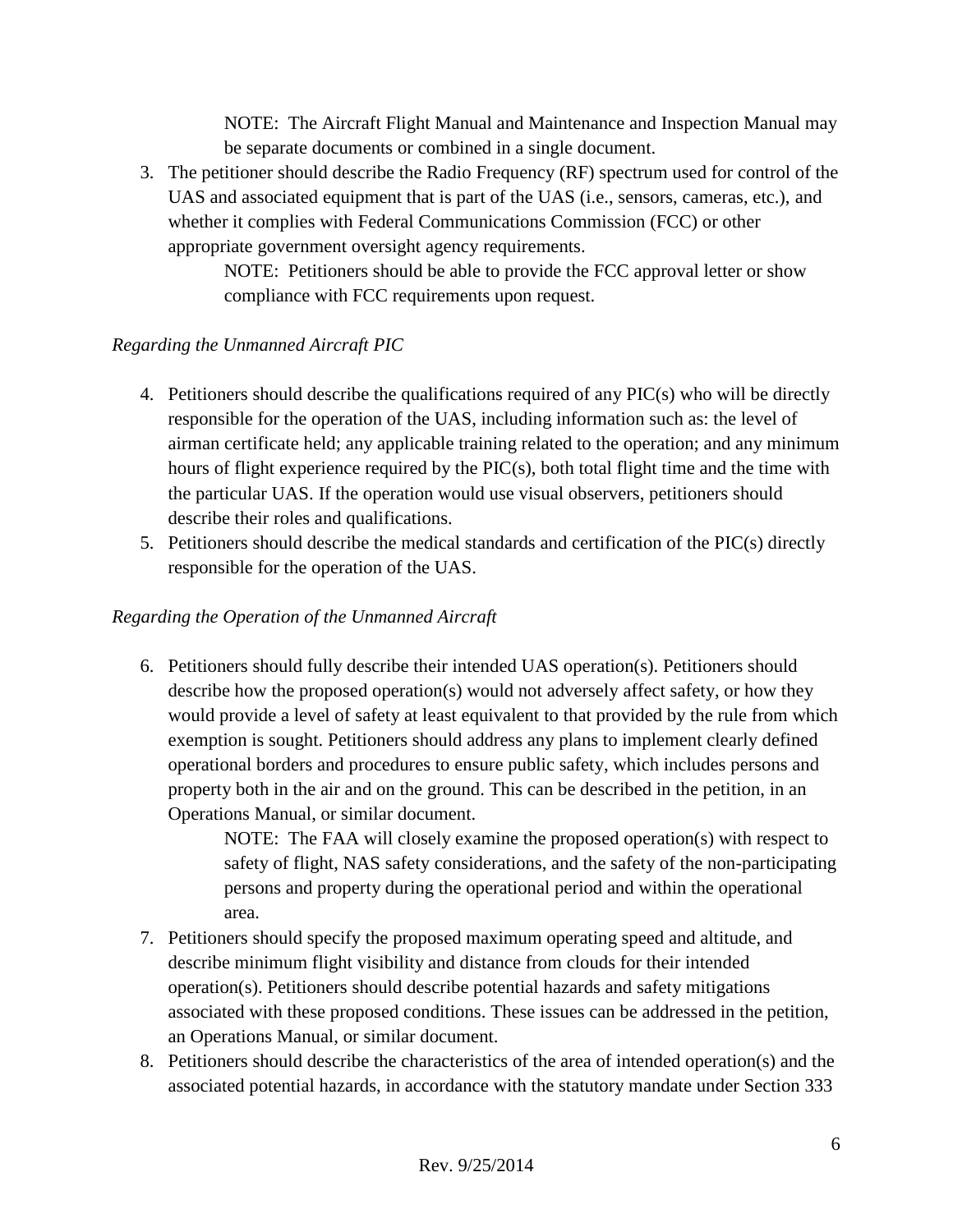regarding proximity to populated areas. These issues can be addressed in the petition, an Operations Manual, or similar document.

- 9. Petitioners should describe if they intend to operate in the proximity of any airports, in accordance with the statutory mandate under Section 333 regarding proximity to airports.
- 10. The UAS must be operated within visual line-of-sight (VLOS), in accordance with the statutory mandate under Section 333(b)(1). Petitioners should describe how they intend to comply with his mandate.
- 11. Petitioners should describe any procedures they would implement for conducting a preflight safety risk assessment to determine that the UAS is in a condition for safe flight (14 CFR § 91.7(b)) and that the planned operation can be completed safely. These procedures can be addressed in the petition, an Aircraft Flight Manual, Operations Manual, or similar document.
- 12. If petitioners intend to conduct operations which have existing requirements to notify Flight Standards District Offices (FSDOs) prior to operations – such as motion picture and television filming, or pipeline and powerline patrol – petitioners should describe their intended coordination in this regard for their proposed operation(s).
- 13. The FAA intends to require entities who obtain an exemption under this process to also obtain a Certificate of Waiver or Authorization (COA) from the FAA Air Traffic Organization prior to conducting operation(s) in the NAS. The COA application is available [here.](http://www.faa.gov/uas/legislative_programs/section_333/how_to_file_a_petition/media/FAA_UAS_Civil_COA_Request.pdf)

In seeking authorization, petitioners will require exemptions from regulations with which they cannot fully comply. The table below provides guidance regarding regulations from which a petitioner may require exemption. However, some proposed operations may require exemption from regulations not listed here, while others may not require exemption from all regulations listed here.

| <b>14 CFR</b><br><b>PART</b>                                             | <b>SUMMARY OF REGULATION</b>                                                |
|--------------------------------------------------------------------------|-----------------------------------------------------------------------------|
| <b>Part 21 Airworthiness Certification</b>                               |                                                                             |
| 21, Subpart H                                                            | Certification procedures for products and parts, Airworthiness Certificates |
| Part 61 Certification: Pilots, Light Instructors, and Ground Instructors |                                                                             |
| <b>Part 91 General Operating and Flight Rules</b>                        |                                                                             |
| 91.103(b)(2)                                                             | Preflight action                                                            |
| 91.105                                                                   | Flight crewmembers at stations                                              |
| 91.109                                                                   | Flight instruction                                                          |
| 91.119                                                                   | Minimum safe altitudes                                                      |
| 91.121                                                                   | Altimeter settings                                                          |
| 91.151                                                                   | Fuel requirements for flights in VFR conditions                             |
| 91.405                                                                   | Maintenance required                                                        |
| 91.407                                                                   | Operation after maintenance                                                 |
| 91.409                                                                   | Inspections                                                                 |
| 91.417                                                                   | Maintenance records                                                         |